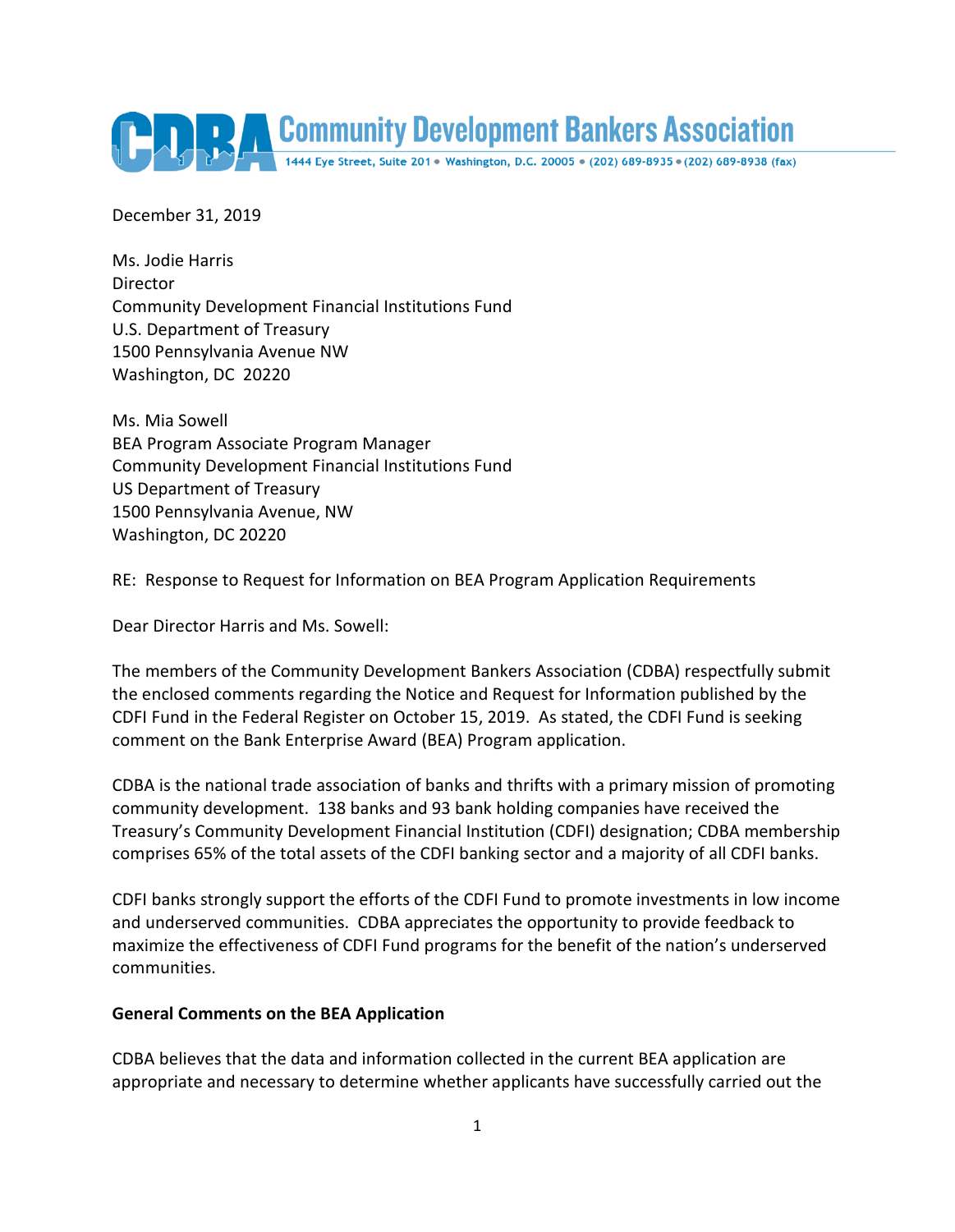reported activities. Our comments on the proposed new application data and information are below. With regard to the number of hours associated with completing the proposed new data collection requirements, we defer to the comments submitted by FUND Consulting and Sones and White as many CDBA members contract with the firms to prepare their BEA applications.

To increase efficiency and reduce the time it takes for applicants to submit, we strongly encourage the CDFI Fund to explore technology solutions that will allow applicants to report all transactions by uploading an electronic file, rather than manual field-by-field data entry for each transaction in AMIS. Many of our members submit hundreds or thousands of loans as part of each BEA application. The current AMIS system is not built for lenders that work at a large scale. It is time consuming and laborious to enter each data point for every loan. There are numerous vendors that could affordably build a system for the US Treasury that would allow for a more efficient submission of large quantities of data via AMIS.

### **Financial Health Information**

Per the request for public comment, "the CDFI Fund is considering requiring applicants to report on their safety and soundness by requesting that they provide information on their most recent independent audit, most recent Community Reinvestment Act (CRA) rating, and any information on enforcement actions." Generally, CDBA believes this is an unnecessary and duplicative request for information because data on the financial performance, CRA ratings and enforcement actions are publicly available through the federal bank regulatory agencies. Each bank is required to report a significant amount of data to their regulators to create these reports. While requiring submission of the reports outlined would not substantially increase the reporting burden under the current application, it is duplicative and does not add value. In the interest of reducing paperwork, CDBA urges the CDFI Fund to use the data already collected and available to the public or which can be obtained through regulatory agencies.

#### **BEA Program Categories**

The CDFI Fund requests feedback as to whether to create certain new Qualified Activity categories. We provide the following suggestions:

1. New Qualified Activities – Loans for New Phases of a Project: Under current practice, the BEA Program does not give adequate consideration for loans made to a borrower when the bank first made a prior loan to a project for another purpose. For example, a borrower may have initially obtained a loan for acquisition of a property. At a subsequent time, the borrower may secure financing for construction while refinancing the acquisition loan into a new loan. In such a circumstance, only the net additional financing can be reported for BEA purposes. The rationale is that it is not a "new" loan– rather, it is considered a renewal. CDBA recommends that this policy is revisited and that at least partial credit is allowed. The risk profile of lending at different stages of a project varies. Each phase must be re-underwritten and due diligence must be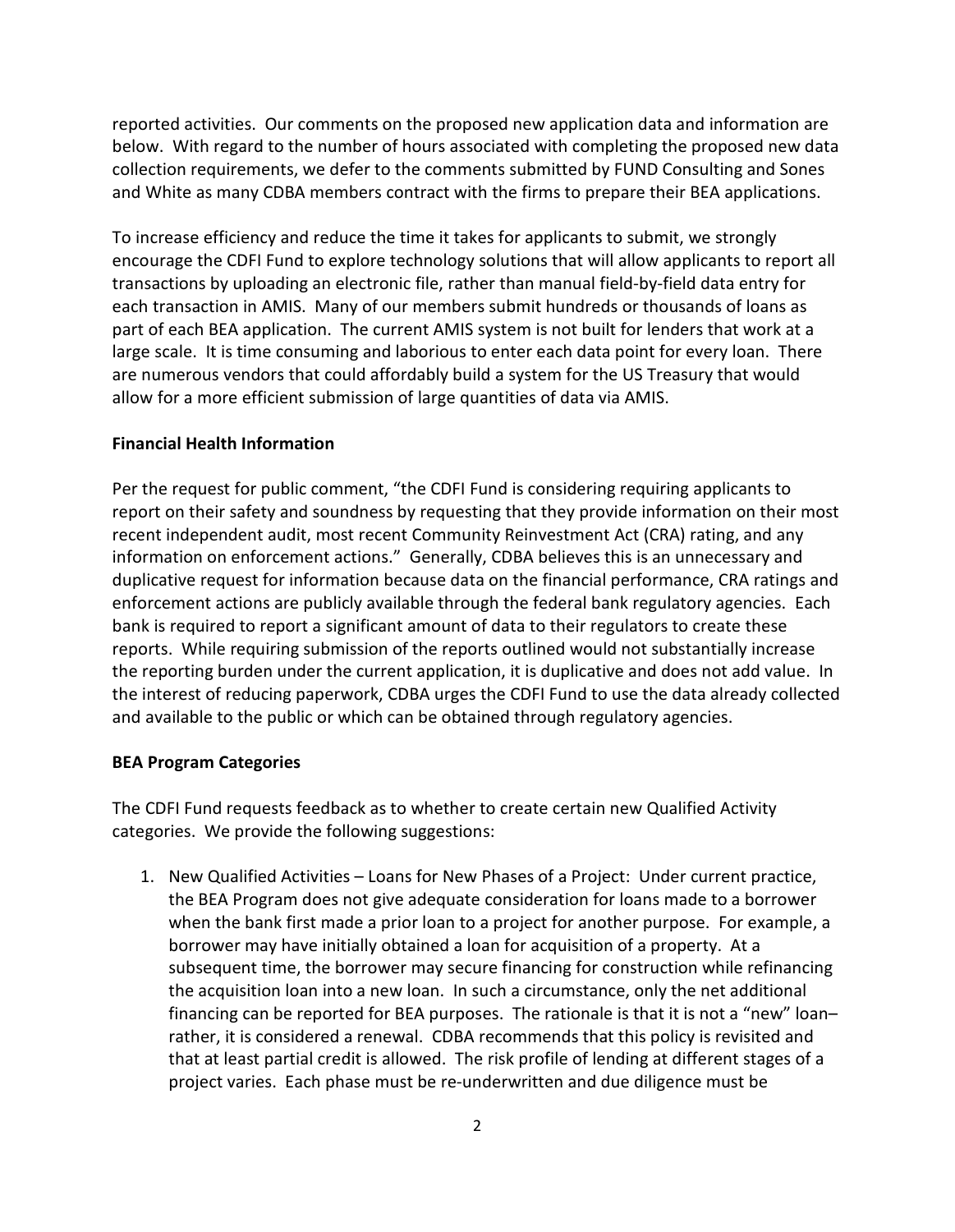conducted based on the current circumstances of the borrower and project. For example, construction lending requires active and on-going monitoring of work prior to approval of new construction draws and there is greater risk of loss, whereas acquisition lending is comparatively more straightforward. Permanent financing is also reunderwritten because a project must be able to demonstrate a stable source of revenue to make payments over a longer period. In summary, we urge the CDFI Fund to consider loans made subsequent to the initial phase, as it is critically important to the borrower to have patient sources of capital ready to support projects in high poverty communities.

- 2. Working Capital & Equipment Loans: CDBA does not oppose adding a new category for working capital or equipment loans, but has not received any recommendations from its members suggesting that such a new category is necessary or on how it should be defined.
- 3. Reverse Mortgages: CDBA does not believe the BEA program needs to expand to include reserve mortgages, as this type of financing is not typically offered by CDFI banks or other financial institutions that are eligible applicants under the BEA Program.

# **Existing Qualified Activities**:

- 1. Discontinuation of Existing Qualified Activities: CDBA does not have any recommendations for discontinuation of any current Qualified Activities.
- 2. Small Dollar Consumer Loans: CDBA recommends that the \$500 minimum and \$5,000 maximum limits on small dollar consumer loans be eliminated. The maximum threshold should be raised to \$10,000 with no minimum standard. Loan products that provide a responsible alternative to pay day loans should be permitted. As such, the CDFI should define the features of loans that are BEA qualified (i.e. maximum APRs, no prepayment penalties).
- 3. Small Business Loans: CDBA recommends that current small business lending definitions are modified to eliminate the loan size by industry requirements. This would eliminate an extra set of data collection requirements. The focus should be on getting capital into distressed communities. Smaller loans, however, should receive extra credit in the award calculation process to incentivize applicants to engage in more small business lending.
- 4. Service Activities: CDBA recommends that the amount of credit afforded for opening a new bank branch be raised to \$1,000,000. Powerful economic forces make it difficult for small banks to open new branches as the popularity of electronic and mobile banking among consumers increases. In fact, most banks are under significant financial pressure to close branches. Yet, we know from research that the presence of a retail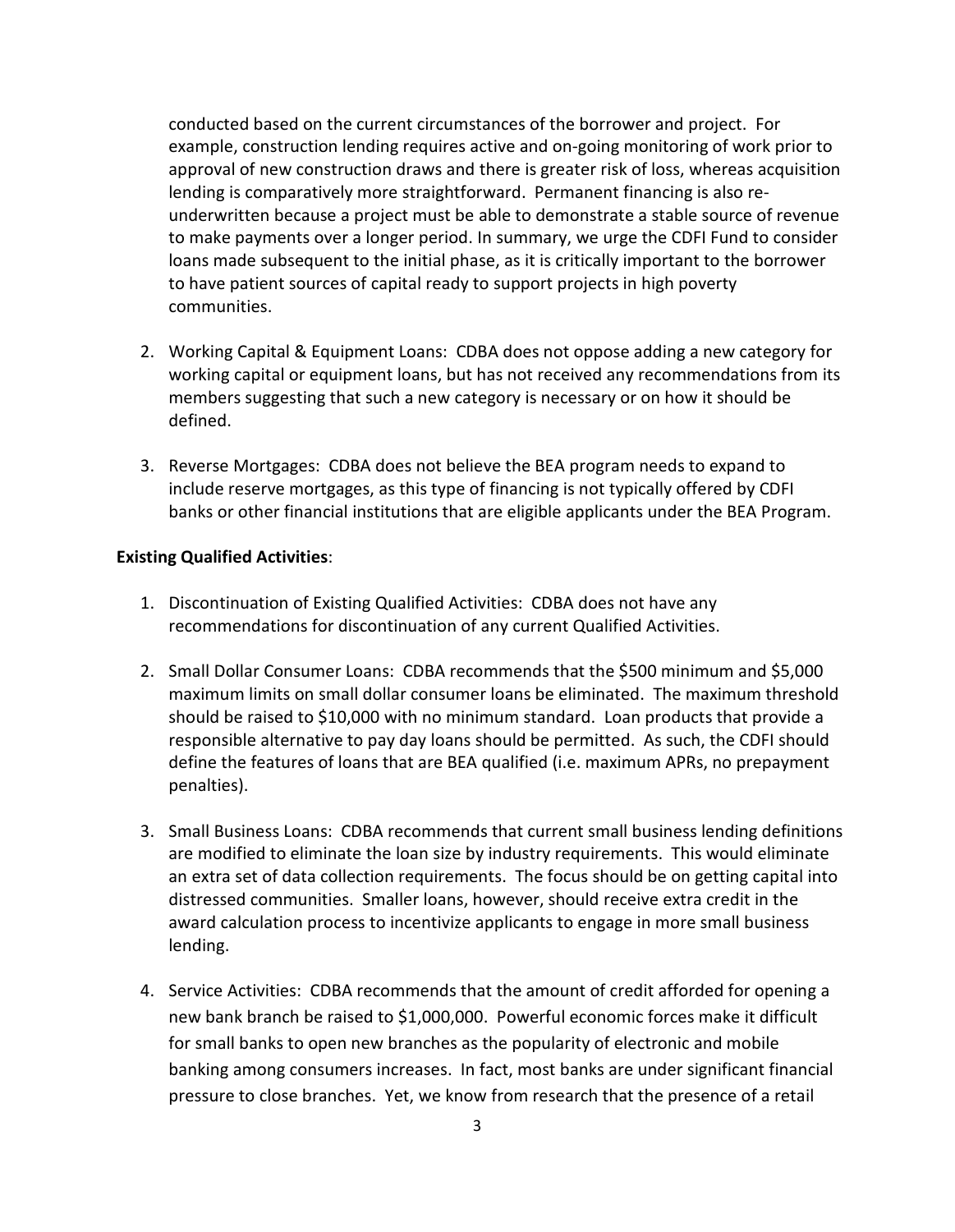branch can have a catalytic impact on a low-income community. To this end, CDFI banks that create new brick-and-mortar branches should receive additional consideration under BEA.

### **Impact of Program Related Loans**:

1. Business Description & Impact Description

Per the request for public comment, the CDFI Fund is considering adding text entry fields to each BEA transaction. Specifically, it is requesting feedback on whether a new business description and impact description should be added. CDBA urges the CDFI Fund not to include these proposed pick list or text entry fields. We believe such a new requirement will significantly increase the number of hours needed to complete each application.

As you are aware, applicants often report hundreds (and even thousands) of loans each cycle. The proposed addition will impose a barrier of significant additional hours to complete each application. Moreover, it will impose significant new costs to the banks, including modification to each banks' core system, internal data collection infrastructure, and staff training. None of the commercially available core systems on the market are set up to collect, store and report this type of data. The annual set up cost will be enormous, and the on-going data collection expense will likely exceed the \$223,681 average annual BEA (2019 per CDFI Fund data).

The benefit of collecting the proposed business and impact descriptions is questionable from a public policy perspective, as the data cannot be aggregated or analyzed without common definitions. As discussed above, reporting this information is further complicated by the challenges in reporting large quantities of data under AMIS.

2. Affordability of Program Related Loans & Investments

Per the request for public comment, the CDFI Fund is considering adding data fields related to pricing of loans or investments (i.e. interest rates, terms, fees) to better understand the affordability of BEA transactions for consumers. Similar to the costs of business and impact descriptions, the cost for the banks to modify their existing systems to collect and report this information will be enormous and will likely exceed the set-up and on-going data collection expenses. CDBA members, however, are sympathetic to the concern of ensuring customers have been offered products that are affordable and consumer-friendly. In lieu of imposing new data reporting requirements, we would be happy to engage in a conversation about setting affordability standards for products to be BEA Qualified Activities. We believe this could achieve the same objective without creating new data collection requirements.

We respect the CDFI Fund's desire to understand the type, impact and pricing of transactions reported under BEA. However, we feel that the additional cost and time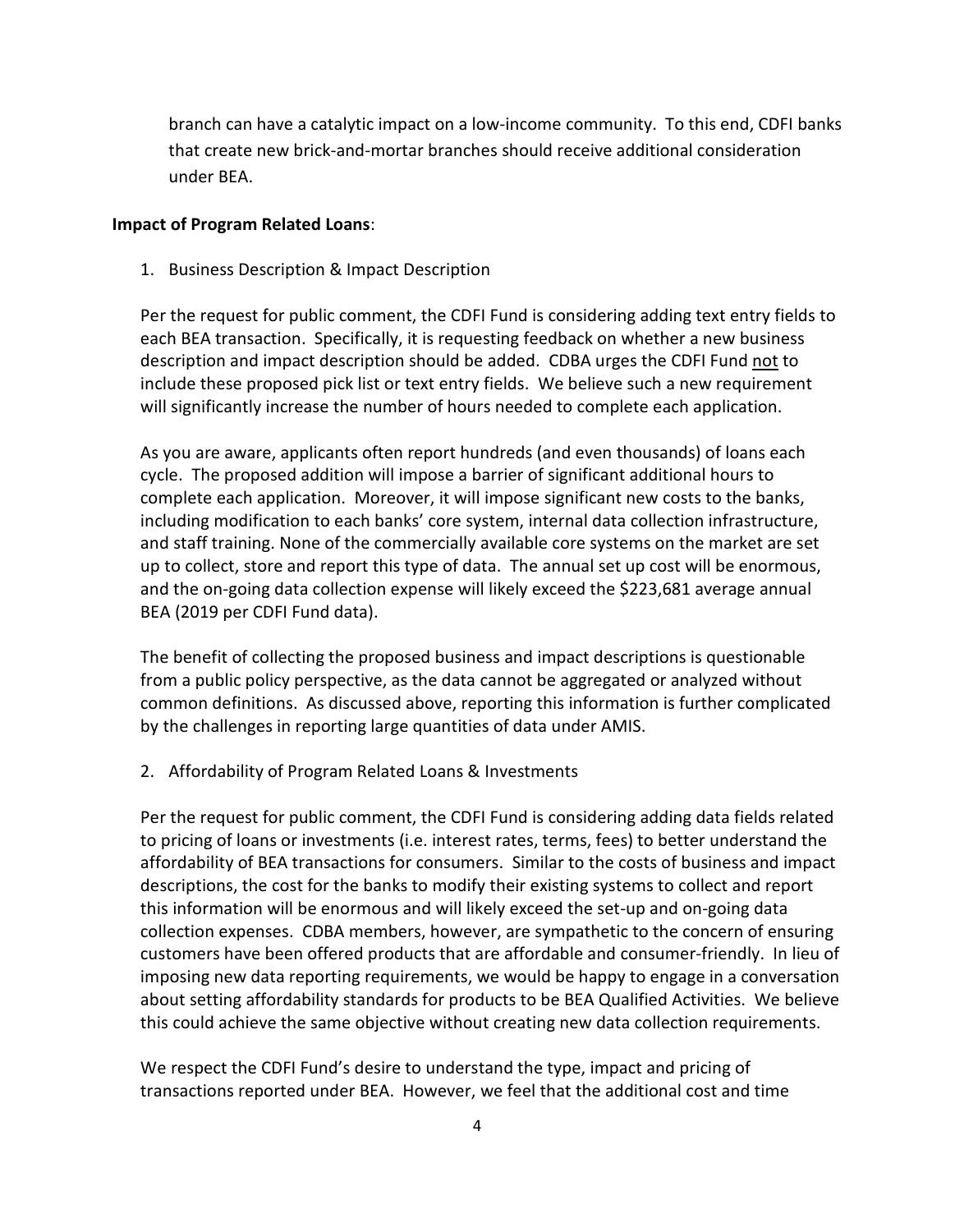burden of the proposed new reporting requirements will greatly exceed any reasonable cost-benefit analysis given the modest size of the average BEA award. We also note that Congress' intent in creating the BEA Program was to incentivize banks to increase the dollar volume of their activities in distressed communities and other categories of Qualified Activities. To that end, we question whether the significant new data collection requirements would be so burdensome as to undermine congressional intent and discourage banks from engaging in certain beneficial activities.

# **Award Selection Process**

CDBA strongly urges the CDFI Fund to refrain from amending the current award selection process. BEA has been a highly effective tool to help banks increase their lending, investment and services in the most severely distressed communities in the nation. We attribute the clear rules and formulaic nature of the award calculation as the basis for the program's success. This formulaic process enables banks to plan and develop strategies for business outreach and deployment because they know which census tracts and types of loans are BEA qualified and how activities are valued and prioritized. Many of the proposed changes will introduce subjectivity and unneeded chaos into each funding round. This will undermine the historic effectiveness and impact of the program.

1. Award Amount & Calculation:

CDBA does not support amending the current award calculation to: (1) give priority or higher awards to applicants that increase their Qualified Activities in more than one category; (2) establish a maximum loan amount for CDFI Related Activities, Distressed Community Financing Activities; or (3) Service Activities. The needs of every Distressed Community are different and the strategy of each bank to meet those needs will vary based on the size of institution, breadth and mix of products and services they offer, types of non-bank CDFI partners in the market, and market conditions. The CDFI Fund should not assume that a bank with had increases in multiple categories is doing a better job of serving its community than a bank that increased in only one category.

Every year, CDFI banks work to originate loans to every good borrower and creditor it can reach in BEA eligible census tracts. Yet, market demand is highly unpredictable and other factors outside of the control of a bank can influence in which categories they increase from year-to-year. The BEA Program should continue to encourage and reward banks for achievement across all or any single Qualified Activity category each and every year. In the 25 years since the creation of the CDFI Fund, one of the most important long-term outcomes achieved has been the creation of a national network of banks that are proactively focused on serving low-income communities. The BEA Program has played a central role in expanding the number of CDFI banks because it provides a clear, predictable, and transparent set of incentives that keeps bankers focused on the most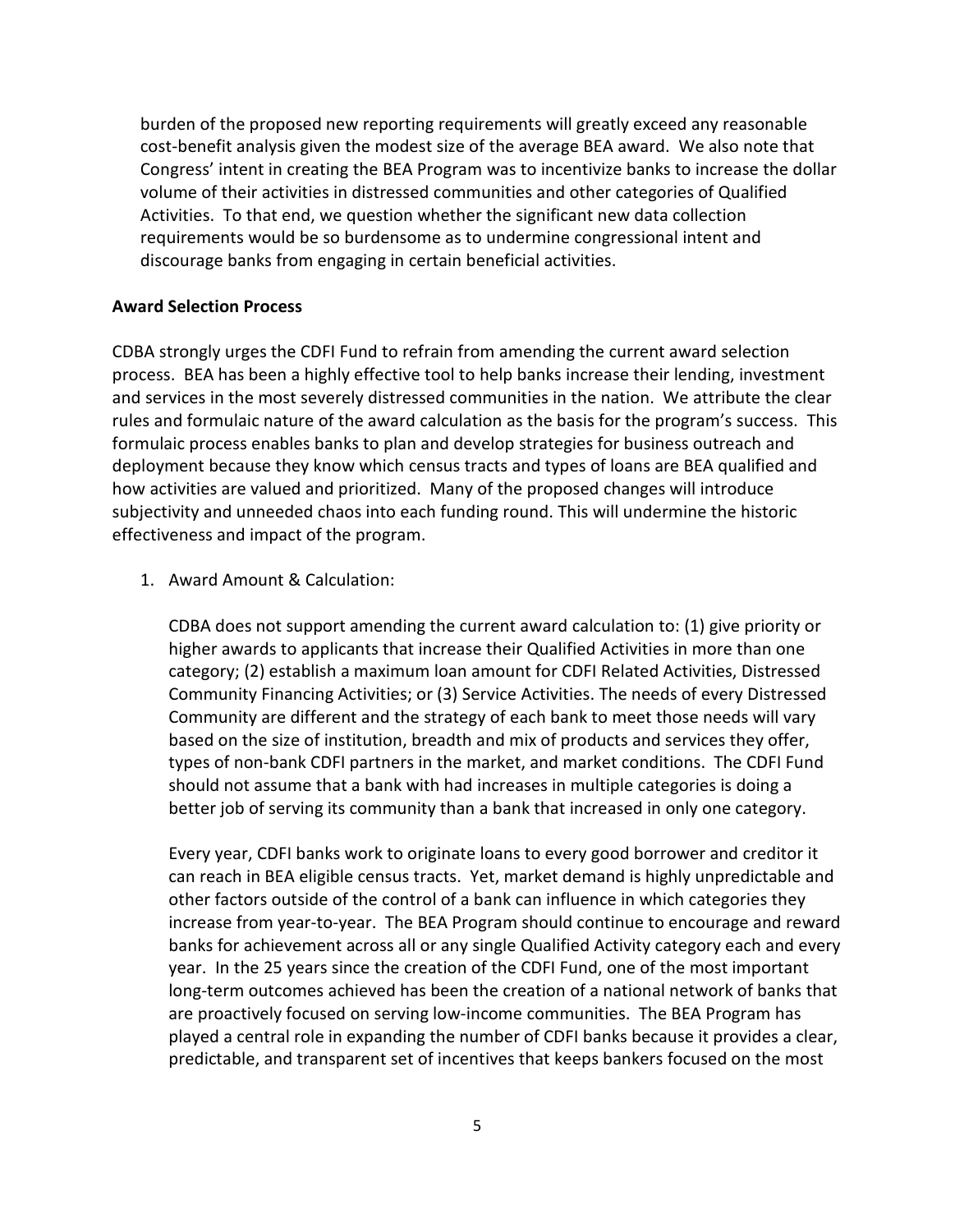distressed places over the long term – including "good" years when they have increases in multiple categories or modest years when they have increases in only one.

As noted above, the current BEA award calculation method is clear and transparent. This feature has been a large part of the program's success since the first funding round in 1996. CDBA strongly urges the CDFI Fund to retain the current award calculation process. Our members firmly oppose the introduction of subjective criteria. The use of subjective criteria may be a good fit for the purpose and program objectives of the CDFI Fund's other programs, which fund prospective activities proposed by an applicant. Such criteria, however, are a poor fit for the BEA Program, which is based on a retrospective review of past activities.

2. Persistent Poverty Counties

CDBA opposes prioritizing awards to applicants who invest in Persistent Poverty Counties (PPCs) based on the transactions reported in their applications. All Distressed Community census tracts are among the most distressed in the United States, with at least 30% poverty and 1.5 times national unemployment. The residents of these census tracts face extreme barriers to economic opportunity regardless of whether located in a PPC or not. Yet, PPCs are unevenly spread across the nation. Congress intended for BEA to be a national program. Prioritizing PPCs over other parts of the nation would undermine congressional intent and support for the BEA Program and CDFI Fund overall. Finally, the proposed prioritization is unnecessary since there is already a statutory requirement that at least 10% of BEA awards be committed into PPCs and awardees have consistently exceeded the requirement.

3. Integrally Involvement

We thank the CDFI Fund for its efforts to streamline the requirements for CDFI Partners to meet the Integrally Involved documentation requirements. We believe that these changes have helped CDFI banks form partnerships with new CDFI Partners across the nation and have helped advance the BEA Program purposes.

In conclusion, the membership of CDBA fully appreciates the thoughtful consideration of the CDFI Fund and its staff in continuously seeking to improve the effectiveness of the CDFI certification process. We sincerely appreciate the opportunity to comment and offer feedback. We look forward to future discussion on these important issues.

If you have any questions, please contact Jeannine Jacokes, CDBA Chief Executive Officer, at 202-689-8935 ext. 222 or *jacokesj@pcgloanfund.org*.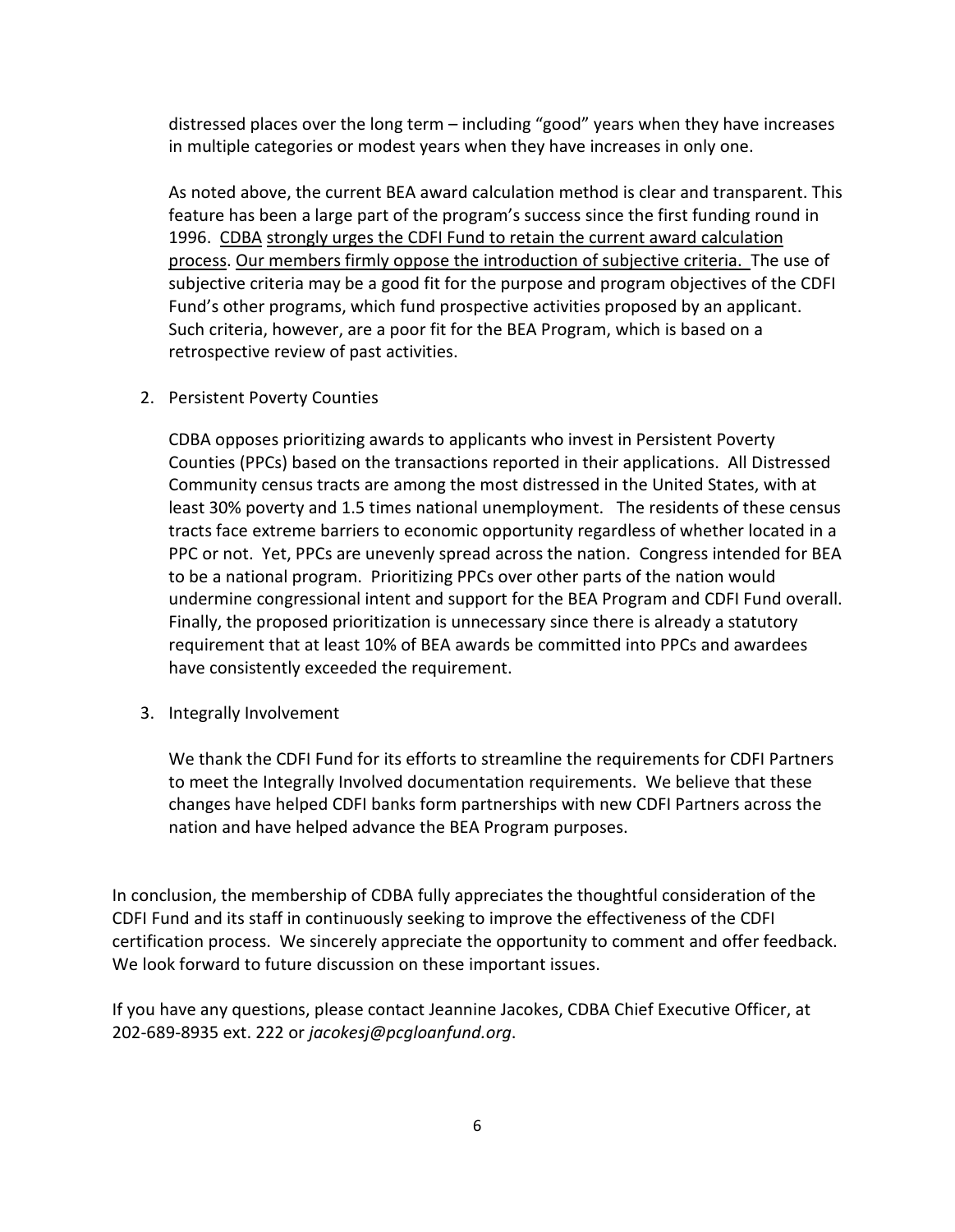Thank you for considering our recommendations.

### **The Membership of the Community Development Bankers Association**

Amalgamated Bank Bank of Anguilla Bank of Brookhaven Bank of Cherokee County Bank of Commerce Bank of Franklin Bank of Kilmichael Bank of Lake Village BOM Bank Bank of St. Francisville Bank of Vernon Bank of Winona BankFirst Financial Services **BankPlus** Bay Bank Beneficial State Bank BNA Bank Broadway Federal Bank Carver Federal Savings Bank Carver State Bank Central Bank of Kansas City Century Bank of the Ozarks Citizens Bank & Trust Company (Marks, MS) Citizens National Bank (Meridian, MS) City First Bank of DC The Cleveland State Bank The Commercial Bank Commercial Capital Bank Community Bancshares of Mississippi Community Bank of the Bay Farmers and Merchants Bank FBT Bank & Mortgage The First Bank First Eagle Bank First Independence Bank First National Bank & Trust First Security Bank

1st Southwest Bank FNBC Bank Friend Bank GN Bank Great Southern Bank Guaranty Bank and Trust Company Harbor Bank of Maryland Holmes County Bank and Trust Company Industrial Bank of DC International Bank of Chicago The Jefferson Bank Mechanics & Farmers Bank Merchants & Planters Bank Metro Bank Mission Valley Bank National Cooperative Bank Native American Bank Neighborhood National Bank New Haven Bank Noah Bank OneUnited Bank Optus Bank Pan American Bank IL Partners Bank Peoples Bank Planters Bank PriorityOne Bank Providence Bank & Trust Quontic Bank Security Federal Bank Security State Bank Southeast Arkansas Bank Corporation Southern Bancorp Spring Bank State Bank & Trust Company Sunrise Community Banks Sycamore Bank